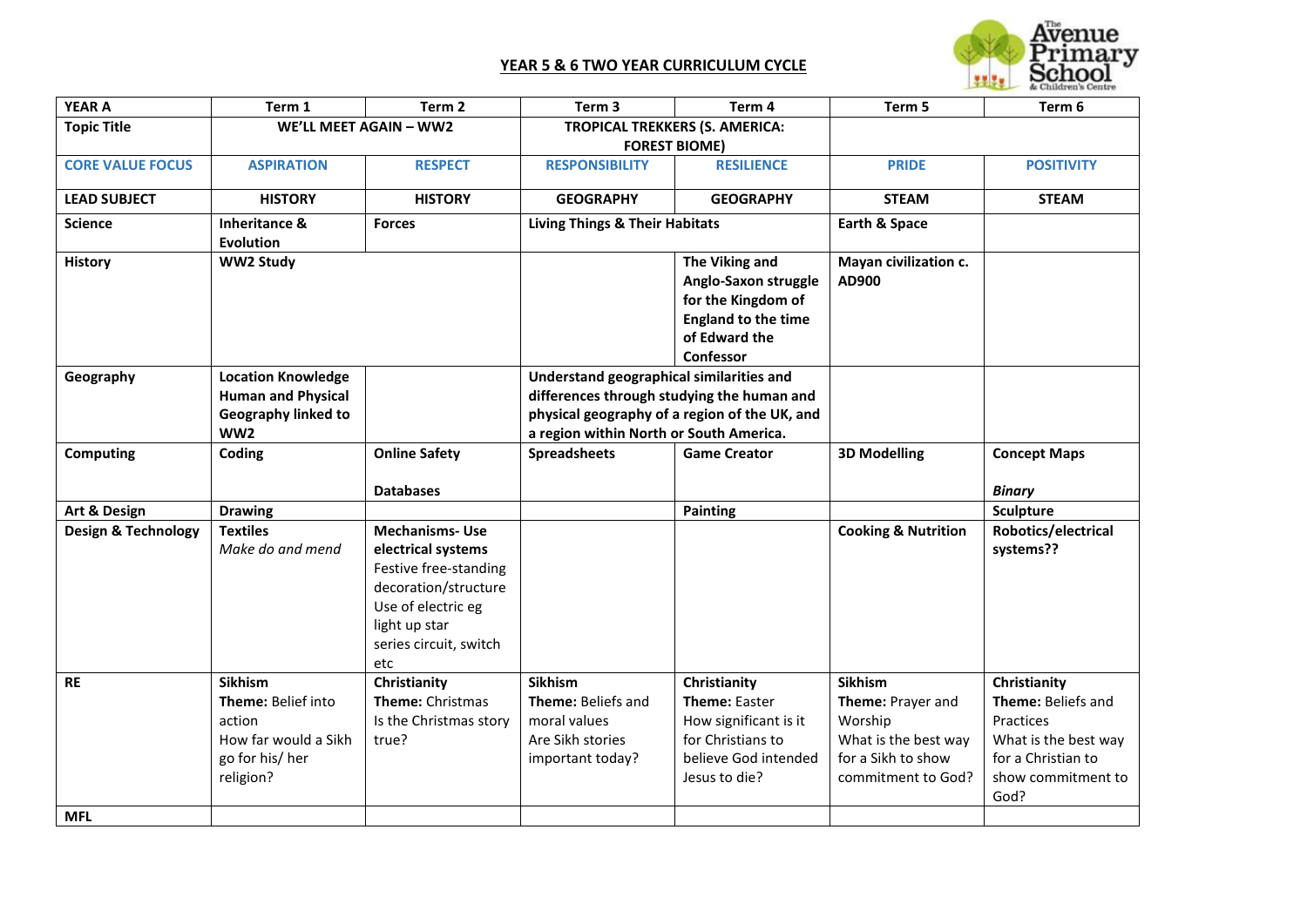

| <b>Music</b>             | Livin' on a Prayer    | Make you Feel My          | <b>Classroom Jazz 1</b>      | The Fresh Prince of       | Dancing In the Street           | Performance                     |
|--------------------------|-----------------------|---------------------------|------------------------------|---------------------------|---------------------------------|---------------------------------|
|                          |                       | Love                      | (using glockenspiels)        | <b>Bel Air</b>            |                                 | Don't Stop Believing            |
| <b>PE</b>                | <b>Athletics</b>      | <b>Invasion: Football</b> | <b>Gymnastics: Counter</b>   | <b>OAA:</b> Communication | <b>Striking &amp; fielding:</b> | <b>Striking &amp; Fielding:</b> |
|                          | <b>Health Related</b> | Dance: The circus/        | Balance/Matching             | /Orienteering             | Rounders                        | Cricket                         |
|                          | <b>Exercise</b>       | Carnival                  | and mirroring                | Invasion: Tag rugby       | Net/wall: Tennis                | <b>Invasion: Handball</b>       |
|                          |                       |                           | <b>Invasion: Bee netball</b> |                           |                                 |                                 |
| <b>PSHE</b>              | Me & My               | <b>Valuing Difference</b> | <b>Keeping Myself Safe</b>   | <b>Rights &amp;</b>       | <b>Being My Best</b>            | <b>Growing &amp; Changing</b>   |
|                          | <b>Relationships</b>  |                           |                              | <b>Responsibilities</b>   |                                 |                                 |
| <b>Woodland Learning</b> | Predator Pray         | <b>Trees</b>              | Americas and knots           | Houses and shelters       | Working together                | Knots                           |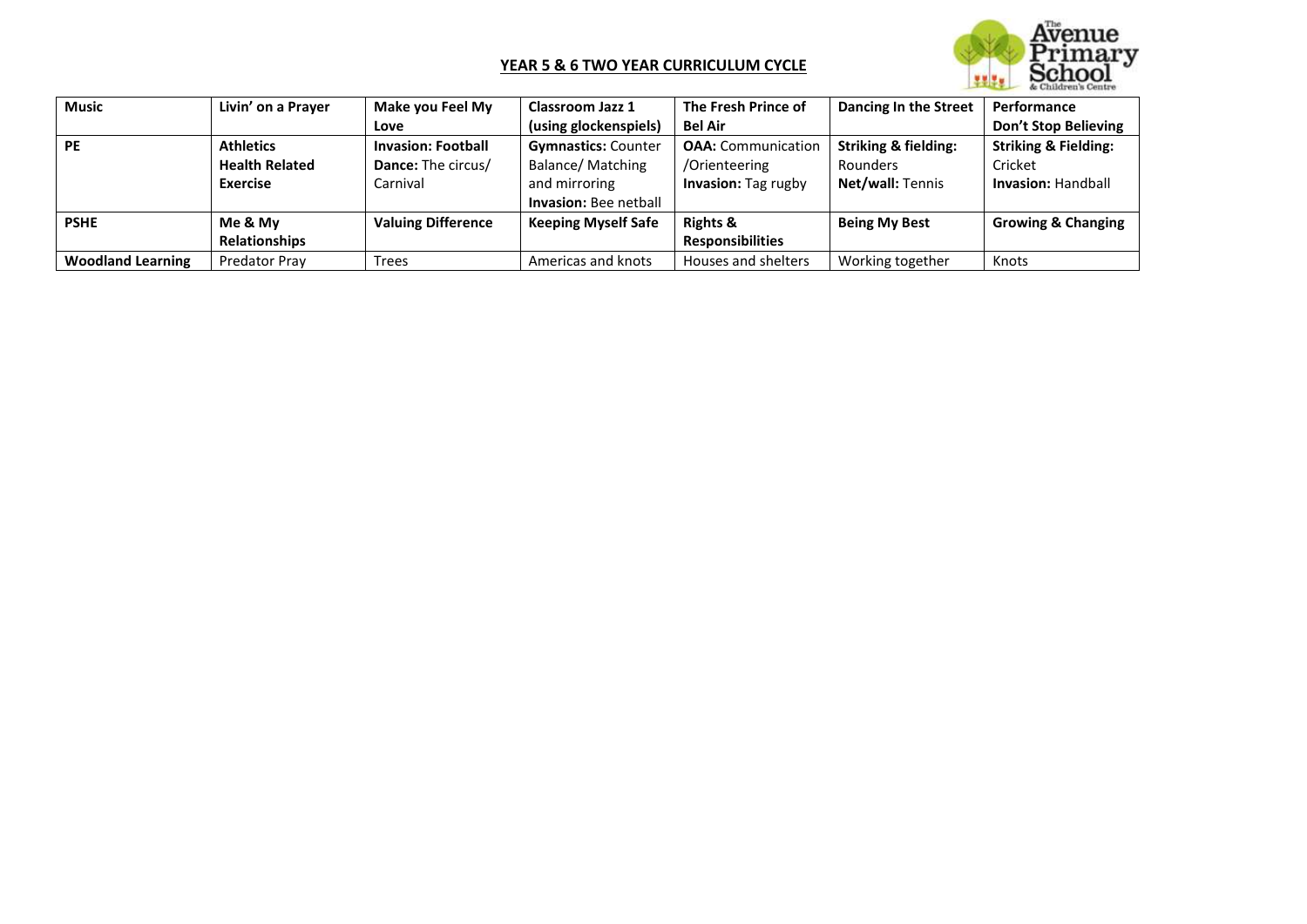

| <b>YEAR B</b>                  | Term 1                                                                                                         | Term <sub>2</sub>                                                                                                                                            | Term 3                                                                        | Term 4                                                                                                                                                           | Term 5                                                                                                                        | Term 6              |
|--------------------------------|----------------------------------------------------------------------------------------------------------------|--------------------------------------------------------------------------------------------------------------------------------------------------------------|-------------------------------------------------------------------------------|------------------------------------------------------------------------------------------------------------------------------------------------------------------|-------------------------------------------------------------------------------------------------------------------------------|---------------------|
| <b>Topic Title</b>             |                                                                                                                | WHO WERE THE ANCIENT GREEKS?                                                                                                                                 | <b>EXTREME EARTH</b>                                                          |                                                                                                                                                                  | <b>HEALTHY LIVING</b>                                                                                                         |                     |
| <b>CORE VALUE FOCUS</b>        | <b>ASPIRATION</b>                                                                                              | <b>RESPECT</b>                                                                                                                                               | <b>RESPONSIBILITY</b>                                                         | <b>RESILIENCE</b>                                                                                                                                                | <b>PRIDE</b>                                                                                                                  | <b>POSITIVITY</b>   |
| <b>LEAD SUBJECT</b>            | <b>HISTORY</b>                                                                                                 | <b>HISTORY</b>                                                                                                                                               | <b>GEOGRAPHY</b>                                                              | <b>GEOGRAPHY</b>                                                                                                                                                 | <b>STEAM</b>                                                                                                                  | <b>STEAM</b>        |
| <b>Science</b>                 | Light                                                                                                          | Electricity                                                                                                                                                  | <b>Properties &amp; Changes of Materials</b>                                  |                                                                                                                                                                  | <b>Animals including Humans</b>                                                                                               |                     |
| <b>History</b>                 | Ancient Greece - a study of Greek life and<br>achievements and their influence on the<br>western world.        |                                                                                                                                                              |                                                                               |                                                                                                                                                                  |                                                                                                                               |                     |
| Geography                      | <b>Location Knowledge</b>                                                                                      |                                                                                                                                                              | Mountains, volcanoes & earthquakes                                            |                                                                                                                                                                  | Know where food<br>comes from UK and<br>the wider world.<br>Seasonality, climate<br>zones?                                    |                     |
| Computing                      | Coding                                                                                                         | <b>Online Safety</b>                                                                                                                                         | <b>Spreadsheets</b>                                                           | <b>Blogging</b>                                                                                                                                                  | <b>Text Adventures</b>                                                                                                        | Quizzing            |
|                                |                                                                                                                | <b>Networks</b>                                                                                                                                              |                                                                               |                                                                                                                                                                  |                                                                                                                               |                     |
| Art & Design                   | Painting                                                                                                       |                                                                                                                                                              | <b>Drawing</b>                                                                |                                                                                                                                                                  |                                                                                                                               | <b>Print making</b> |
| <b>Design &amp; Technology</b> | Mechanical system -<br>Cams<br>Greek Myth scene                                                                | <b>Mechanisms - Levers</b><br>& Linkages &<br>Electricity<br>Festive picture                                                                                 |                                                                               | Mechanical system -<br>electric pulley<br><b>Exploration buggy:</b><br>Wooden frame<br>2 sets of wheels<br>Electrical pulley to<br>make it move<br>independently | <b>Cooking &amp; Nutrition</b>                                                                                                |                     |
| <b>RE</b>                      | Islam<br>Theme: Beliefs and<br>Practices<br>What is the best way<br>for a Muslim to show<br>commitment to God? | Christianity<br>Theme: Christmas<br>Do Christmas<br>celebrations and<br>traditions help<br>Christians<br>understand who<br>Jesus was and why he<br>was born? | Christianity<br>Theme: Beliefs and<br>Meaning<br>Is anything ever<br>eternal? | Christianity<br>Theme: Easter<br>Is Christianity still a<br>strong religion 2000<br>years after Jesus was<br>on Earth?                                           | Islam<br><b>Theme: Beliefs and moral values</b><br>Does belief in Akhirah (life after death) help<br>Muslims lead good lives? |                     |
| <b>MFL</b>                     |                                                                                                                |                                                                                                                                                              |                                                                               |                                                                                                                                                                  |                                                                                                                               |                     |
| Music                          | <b>Happy</b>                                                                                                   | <b>Classroom Jazz 2</b><br>(using glockenspiels)                                                                                                             | You've got a Friend                                                           | <b>Plastic</b>                                                                                                                                                   | Djeme drumming or<br>hip hop (in freestyle<br>courses)                                                                        | Performance         |